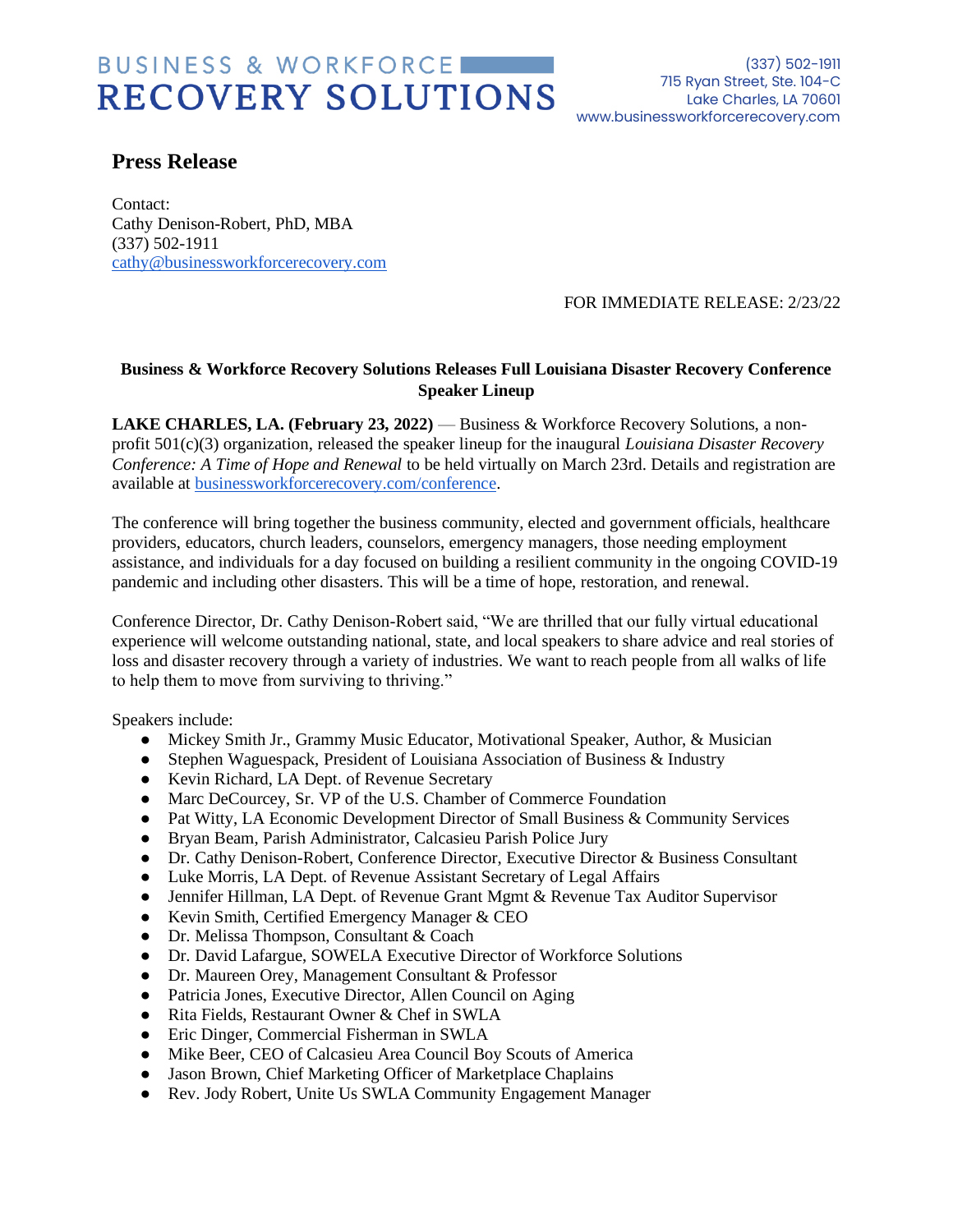## BUSINESS & WORKFORCE RECOVERY SOLUTIONS WWW.businessworkforcerecovery.com

(337) 502-1911 715 Ryan Street, Ste. 104-C Lake Charles, LA 70601

- Stephen Hebert, Registered Nurse & Pastor
- Julie Este-McDonald, Licensed Professional Counselor
- Dr. John Noble, Jr., Orthopedic Surgeon & Entrepreneur
- Kendra Lewis, Teacher & Instructional Coach
- Dr. Brian Rash, FranU Dean of the School of Arts & Sciences

You can view the full conference agenda and read more about each speaker at [businessworkforcerecovery.com/conference.](https://businessworkforcerecovery.com/la-disaster-recovery-conference/#schedule)

Sessions will air virtually on Wednesday, March 23 from 10:00 am to 6:00 pm. With a range of topics, participants can tune in for the full day or pick and choose sessions that most resonate with them. Registration to the event is free and available at [businessworkforcerecovery.com/conference.](https://businessworkforcerecovery.com/conference)

The conference is funded by a LA Department of Revenue nonprofit grant and includes collaboration with the Southwest LA Recovery Project for Small Businesses, Workers, and Families mainly funded by the United Way of Southwest LA.

###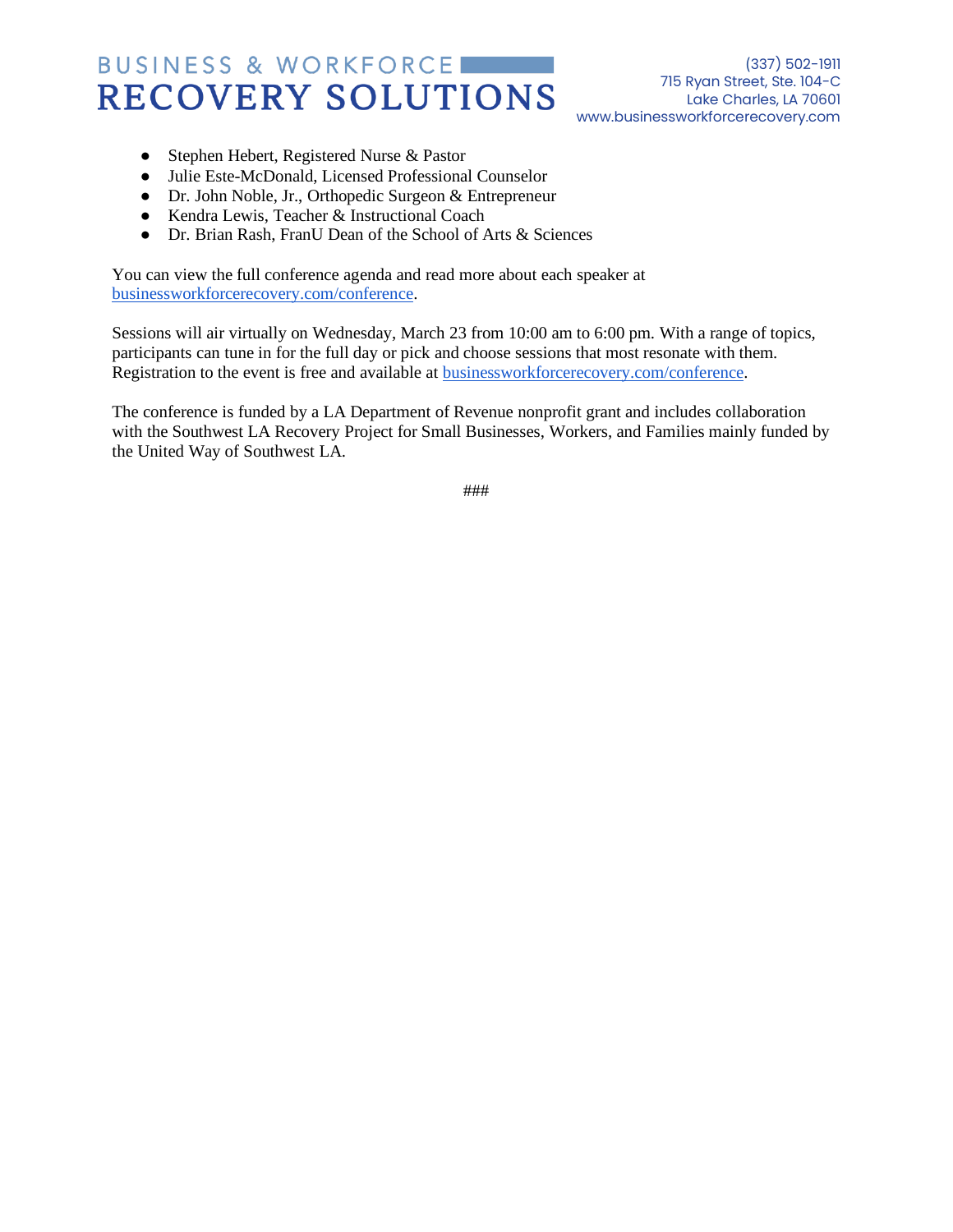### **Press Release** (updated)

Contact: Cathy Denison-Robert, PhD, MBA (337) 502-1911 [cathy@businessworkforcerecovery.com](mailto:cathy@businessworkforcerecovery.com)

### FOR IMMEDIATE RELEASE: 1/21/22

#### **Business & Workforce Recovery Solutions Announces Inaugural Louisiana Disaster Recovery Conference**

**LAKE CHARLES, LA. (January 21, 2022)** — Business & Workforce Recovery Solutions today announced its inaugural Louisiana Disaster Recovery Conference will take place Wednesday, March 23rd virtually by Zoom. Details and registration are available at [https://businessworkforcerecovery.com/conference.](https://businessworkforcerecovery.com/conference)

"No one in Louisiana needs to be told of the disasters from the past couple of years - hurricanes, flooding, and to top it off, a pandemic, which have caused major economic impacts in our communities," said Dr. Cathy Denison-Robert, Business & Workforce Recovery Solutions Executive Director. "And while it seems we have grown to a place of survival and normalcy, many businesses, educators, healthcare professionals, church leaders, and individuals continue to struggle. It takes a coordinated network of people from all industry types to empower our community with tools and resources to heal and thrive."

The conference will bring together the business community, elected officials, healthcare providers, educators, church leaders, counselors, those needing employment assistance, and individuals for a day focused on building a resilient community in the continued COVID-19 pandemic.

This fully virtual educational experience will welcome national, state, and local speakers to share advice and real stories of loss and disaster recovery through a variety of industries. The keynote address will be given by Mickey Smith, Jr., Grammy Music Educator Award recipient, Motivational Speaker, Author, and Musician, with additional sessions led by LABI President, Stephen Waguespack; Senior Vice President of the U.S. Chamber of Commerce Foundation, Marc DeCourcey; Orthopaedic Surgeon and Entrepreneur, Dr. John Noble, Jr.; Teacher and Instructional Coach, Kendra Lewis; CEO of Calcasieu Area Council Boy Scouts of America, Mike Beer; Management Consultant and Professor, Dr. Maureen Orey; FranU Dean of the School of Arts and Sciences, Dr. Brian Rash; SOWELA Executive Director of Workforce Solutions, Dr. David Lafargue; Restaurant Owner and Chef Rita Fields; Executive Director of Allen Council on Aging, Patricia Jones; Licensed Professional Counselor, Julie Este-McDonald; Unite Us SWLA Community Engagement Manager, Rev. Jody Robert; Executive Director and Business Consultant, Dr. Cathy Denison-Robert; Consultant and Coach, Dr. Melissa Thompson; Chief Marketing Officer of Marketplace Chaplains, Jason Brown; small business owners, and more.

Louisiana government leaders that will be speakers include LA Department of Economic Development Director of Small Business and Community Services, Pat Witty; LA Department of Revenue (LDR) Deputy Secretary, Kevin Richard; LDR Assistant Secretary of Legal Affairs, Luke Morris and Jennifer Hillman, LDR Grant Management and Revenue Tax Auditor Supervisor. The remaining speakers and event details will be announced in the coming weeks at [https://businessworkforcerecovery.com/conference.](https://businessworkforcerecovery.com/conference)

By bringing a diverse group of individuals together from across the state and industries, the conference will create a space for open dialogue on disaster recovery that covers a wide range of topic areas, including business, nonprofit, education, faith-based, healthcare, workforce, social services, and more. This will be a time of hope, restoration, and renewal.